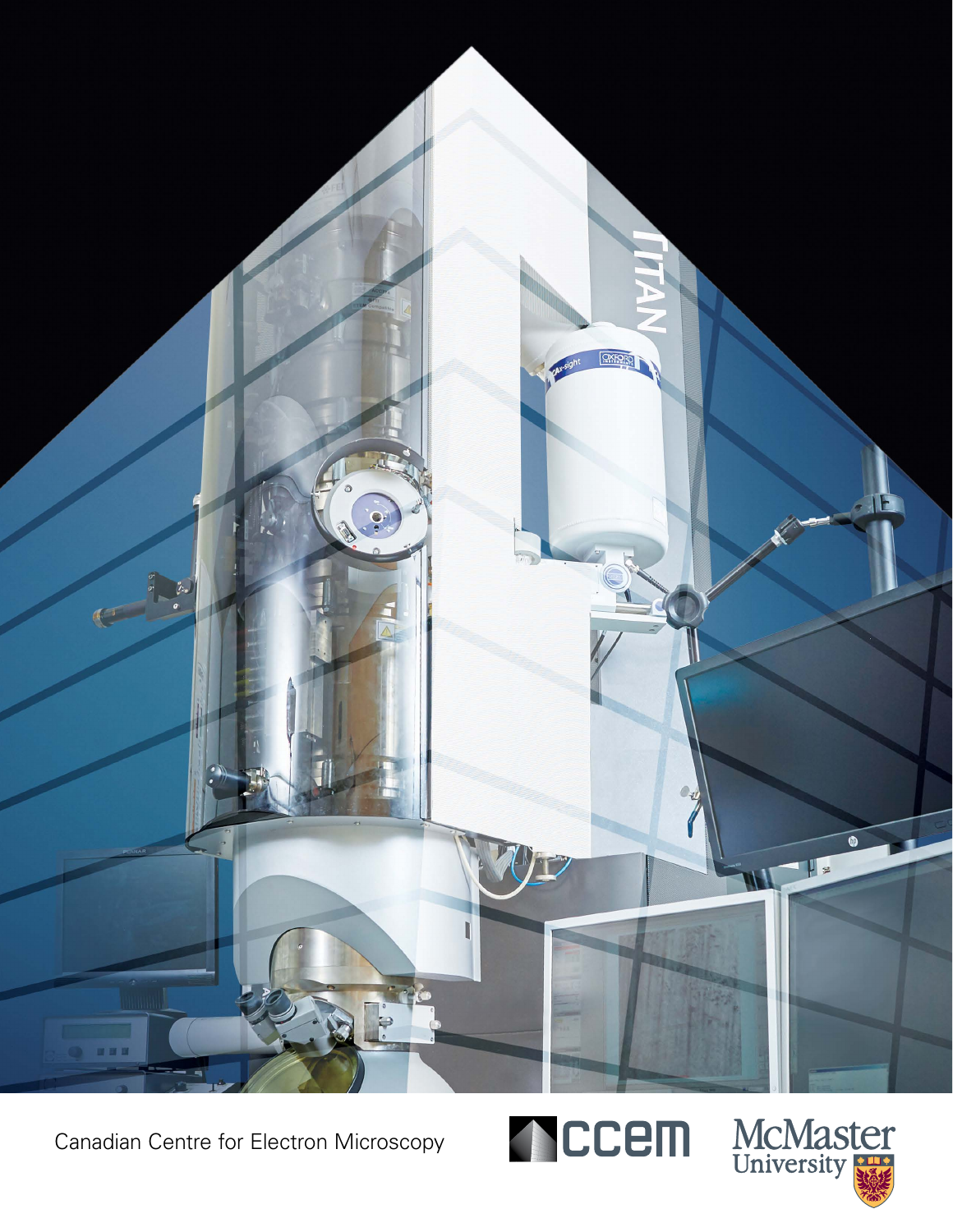

**The Canadian Centre for Electron Microscopy** provides world-class electron microscopy capabilities and expertise. We are the go-to provider of electron microscopy services to Canadian industry and researchers working in a broad range of fields. Located at McMaster University and operated by the Brockhouse Institute for Materials Research, the CCEM features state-of-the-art instrumentation and experienced, dedicated staff who are happy to work with you to find solutions to your materials research and development questions.

# **Instruments**

One of the unique features of the CCEM is its varied suite of instruments. We have, at one site, transmission electron microscopes, scanning electron microscopes, a focused ion beam instrument, an atomic force microscope, instruments for atom probe tomography and Auger electron spectroscopy. We also have sample preparation facilities for a wide variety of materials.

## **Transmission Electron Microscopy**



### **FEI Titan 80-300 HB**

The Titan HB is a double aberration-corrected TEM/STEM that can operate at multiple accelerating voltages to allow imaging of a variety of materials, including beam-sensitive samples. The instrument achieves sub-Ångstrom resolution both for phase contrast imaging and STEM. A monochromator allows 0.1eV energy resolution for high-resolution electron energy loss spectroscopy. The Titan HB is used for atomic-resolution imaging and detailed chemical analysis of a wide variety of materials.



### **FEI Titan 80-300 LB**

The Titan LB is a high-resolution, image-corrected HRTEM/STEM that operates at 80 and 300 keV. A high-brightness source and a monochromator suit this TEM for high-energy-resolution analytical work including energy-filtered imaging. A cryogenic capability and the option to acquire and analyse electron tomography data are also available.



#### **JEOL 2010F** and **Philips CM12**

The JEOL 2010F TEM/STEM is a versatile instrument for imaging and fast analytical microscopy. It is also regularly used for in-situ liquid electrochemistry experiments. The Philips CM12 is a general purpose imaging TEM, well set up for electron diffraction from a selected area and diffraction contrast imaging. This instrument is an excellent training microscope.



Bright-field TEM and dark-field STEM images of gold nanosphere tetramers, top. Experimental and simulated EELS maps for the same tetramer arrangement, bottom.

Reference: Electron Energy Loss Spectroscopy Investigation into Symmetry in Gold Trimer and Tetramer Plasmonic Nanoparticle Structures, S.J. Barrow, S.M. Collins, D. Rossouw, A.M. Funston, G.A. Botton, P.A. Midgley, P. Mulvaney, ACS Nano 10 (2016) 8552–8563

Atomic-resolution BF and HAADF images of an as-prepared Pt<sub>3</sub>Fe<sub>2</sub> intermetallic core–shell nanocatalyst and model with Pt (gray) and Fe (yellow) atoms.

Reference: Strained Lattice with Persistent Atomic Order in Pt $_{\tiny 3}$ Fe $_{\tiny 2}$ Intermetallic Core–Shell Nanocatalysts, S. Prabhudev, M. Bugnet, C. Bock, G.A. Botton, ACS Nano 7 (2013) 6103–6110

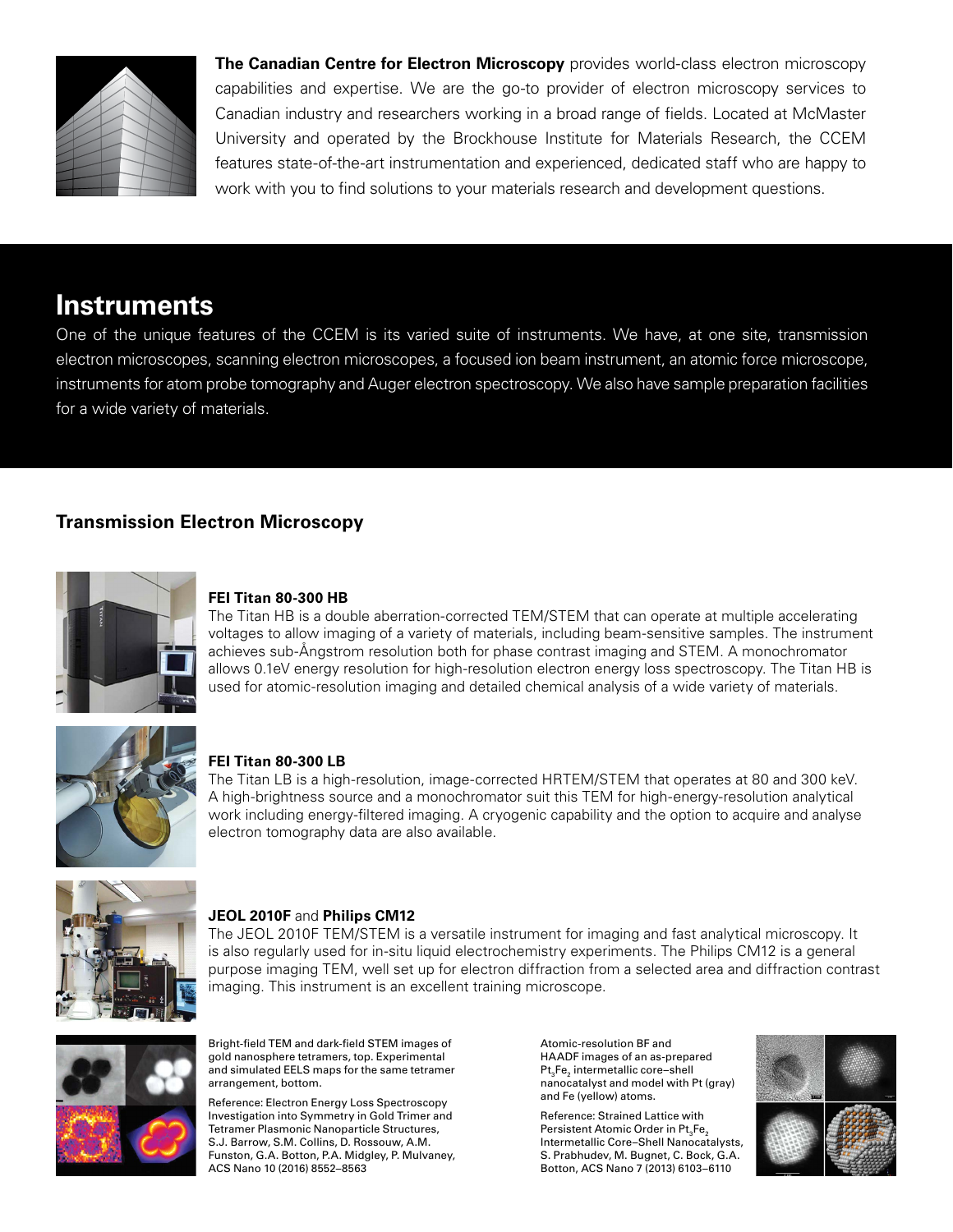**Industry partners** The CCEM provides imaging and analysis services to a wide range of Canadian industries. We have long-standing, productive relationships with companies in the areas of nuclear materials, semi-conductor technology, automotive materials and many others. Our experienced staff can advise on the best techniques to obtain the data required to solve problems of materials performance, optimize materials production methods or design new materials.

World-class instruments, wide range of techniques available and high-level maintenance by the staff.

**User comment,** 2016 CCEM user survey.

## **Scanning Electron Microscopy**



### **FEI Magellan 400**

The FEI Magellan 400 is an SEM with nanometer resolution. An in-situ plasma cleaner and a liquid nitrogen cold finger allow the analysis of sensitive materials. SEM analysis at low beam energies enables characterisation of nanometer-scale surface structures, even of non-conductive materials. The Magellan's dual EDXS detectors allow high-sensitivity compositional analysis, particularly from rough surfaces. The concentric back-scattered electron detector provides flexibility in imaging compositional contrast, so the image can be 'tuned' to clearly show selected features of interest.



#### **JEOL 6610LV** and **JEOL JSM-7000F**

The JEOL 6610LV SEM has a large chamber, which enables observation of specimens up to 200mm in diameter. Also, it can analyse non-conductive specimens without coating. The JEOL JSM-7000F offers high resolution and large probe currents at small probe diameters permitting characterization of nano-scale structures including with EBSD. Both instruments are equipped with energy dispersive X-ray micro-analysis systems, permitting qualitative and quantitative elemental analysis and mapping.



SEM image of calcium phosphate crystals.

Reference: Synthesis of calcium phosphate crystals with thin nacreous structure, S. Chen, K. Grandfield, Y. Shun, H. Engqvist, W. Xia, Cryst. Eng. Comm. 18 (2016) 1064-1069



SEM image at 15° tilt of AlInP passivated p-i-n core-shell GaAs nanowire array with a nearest neighbor pitch of 360 nm.

Reference: Characterization of a Ga-assisted GaAs nanowire array solar cell on Si substrate, J.P. Boulanger, A.C.E. Chia, B. Wood, S. Yazdi, T. Kasama, M. Aagesen, R.R. LaPierre, IEEE J.



# ccem.mcmaster.ca